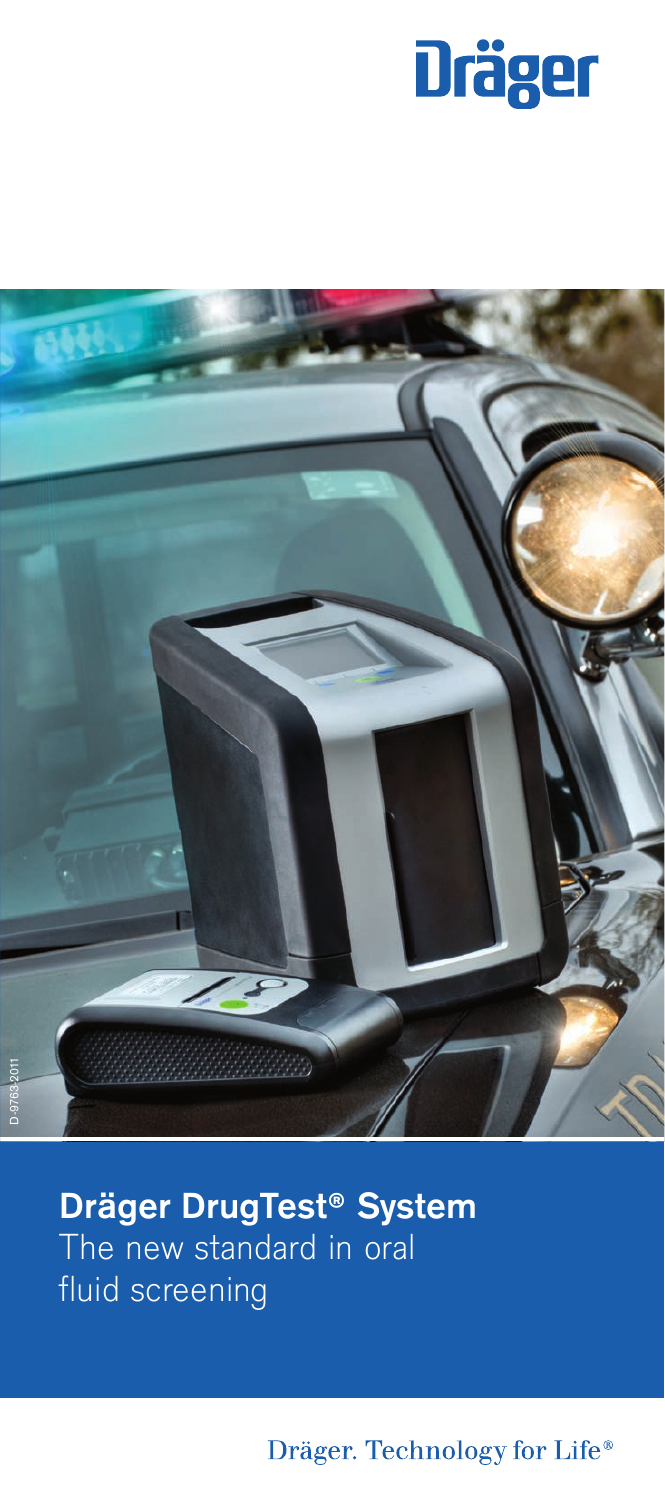

# **Accurate, on-the-spot oral fluid drug detection TWO STEP SYSTEM**

In the past, roadside drug screening has been difficult because it involved the collection of urine or blood samples. The Dräger DrugTest 5000 mobile oral fluid screening system provides an alternative.





Now, roadside drug screening can be performed with ease and results are provided within minutes. This non-invasive method lets you screen for seven types of the most commonly abused drugs—

while eliminating the embarrassment and hassle of collecting urine or blood samples.

System components include:

- Dräger DrugTest 5000 Test Kit: a ready-to-use test cassette with a built-in sample collector and volume adequacy indicator.
- Dräger DrugTest 5000 Analyzer: a rechargeable, fully automated analyzer providing controlled accurate analysis on site.

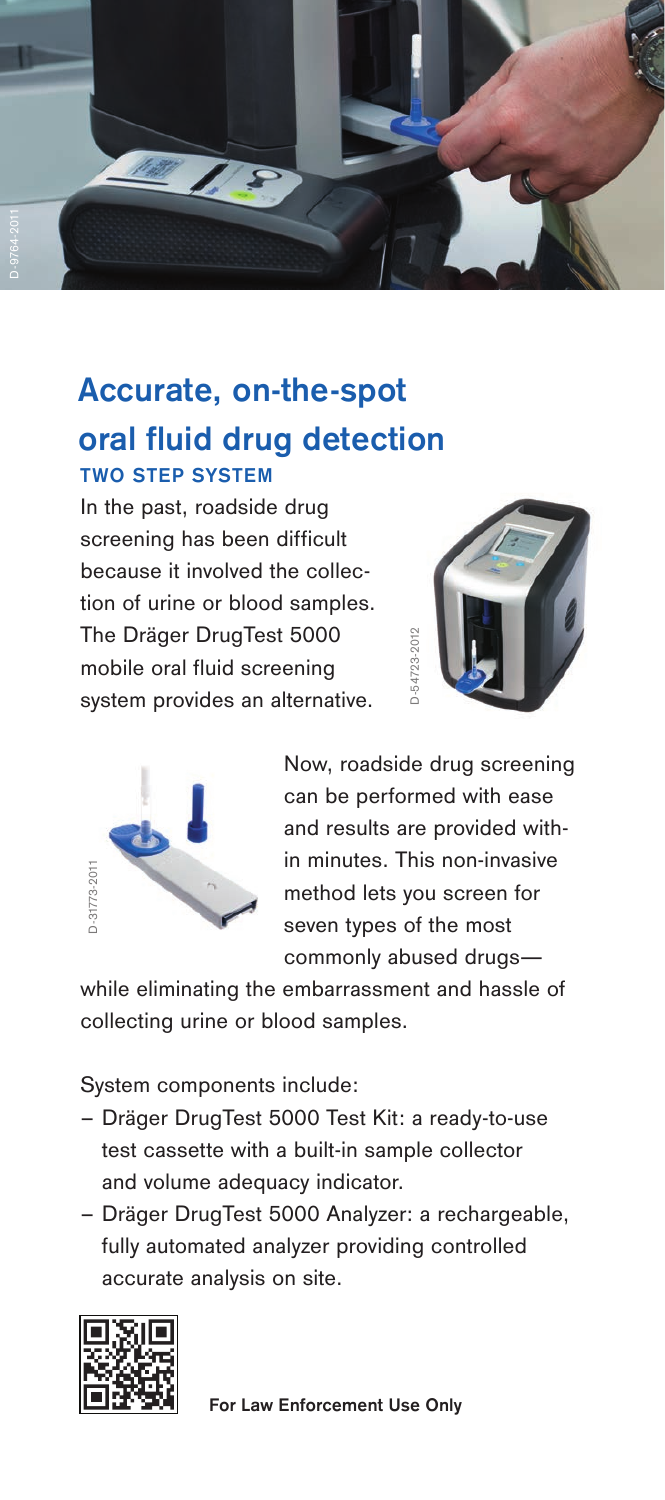

### **EASY EVALUATION**

The DrugTest 5000 system is designed for ease of use and accurate results.

- Quick and simple to operate
- User-friendly design
- On-screen instructions guide you through the test

#### **NON-INVASIVE**

Sample collection is completely non-invasive—which is easier for both you and the donor. When the cassette is handled correctly, you will not come into contact with the donor's oral fluid.

#### **QUICK CONFIRMATION**

The device controls analysis time and internal temperature for accurate results. Positive results can be confirmed with a second oral fluid sample via an independent, third-party laboratory analysis. Results are available online in a matter of days.

#### **STORES, MANAGES AND PRINTS RESULTS**

The analyzer stores the last 500 test results, along with the date and time. You can enter additional subject or test details using the compact keyboard. Data can be downloaded to a PC or printed using the Dräger Mobile Printer.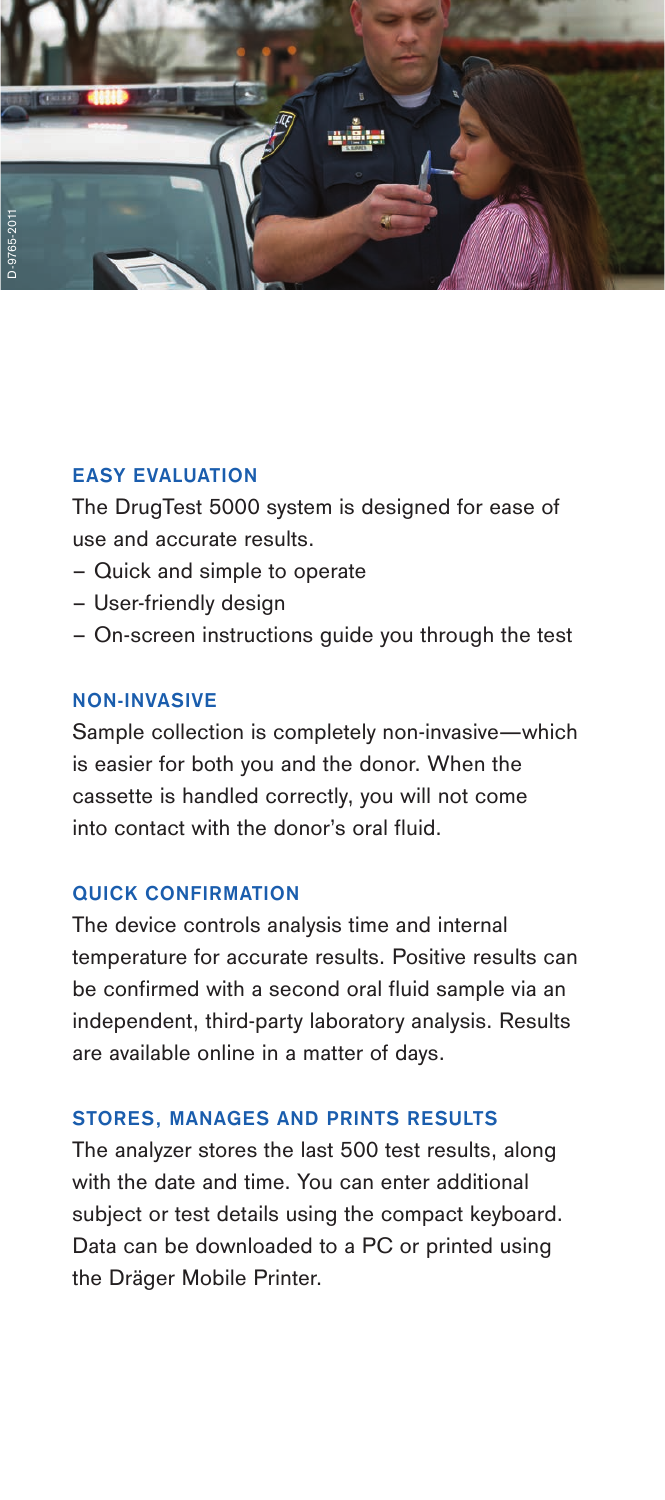# **DRUG ANALYTICAL CUT-OFFS**

# **Dräger DrugTest® 5000 Test Kit 7 Panel Cut-Off Levels** AMP 50 ng/mL D-amphetamine MAMP 35 ng/mL<br>D-methamphetamine the state of the MDMA 75) D-methamphetamine COC 20 ng/mL Cocaine OPI 20 ng/mL Morphine THC 5 ng/mL D9-tetrahydrocannabinol BENZO 15 ng/mL Diazepam MTD 20 ng/mL Methadone

# **EVALUATES UNKNOWN SUBSTANCES**

You can also evaluate an unknown substance right on the spot. Simply collect a sample with the Dräger Surface Sampling Kit (SSK) 5000, transfer it onto the collection tip of the test kit, then analyze the sample for immediate results.

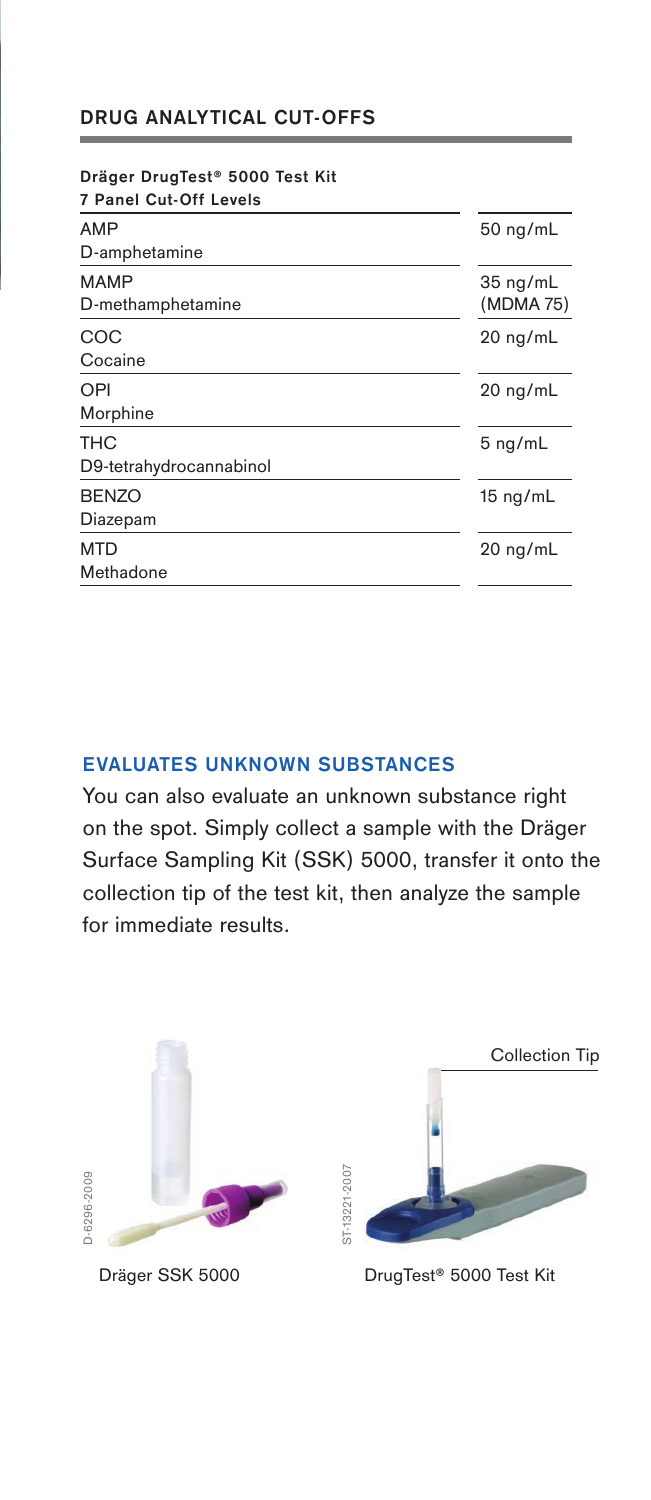# **PERFORM A TEST**





Remove the protective cap from the oral fluid collection tip.



The indicator tip will turn blue when a sufficient sample volume has been collected. Failure of the indicator to turn blue does not invalidate the test.

ST-319-2008 ST-319-2008

ST-319-2008

3T-319-2008

ST-319-2008



Insert the buffer cartridge into the analyzer and close the door. The analysis will proceed automatically.



Insert the collection tip into the oral cavity, repeatedly swiping the surface of the cheeks and tongue.



Insert the cassette into the analyzer.



All entered data and results can be printed via the Dräger Mobile Printer. Remove the cassette and attached cartridge from the device.